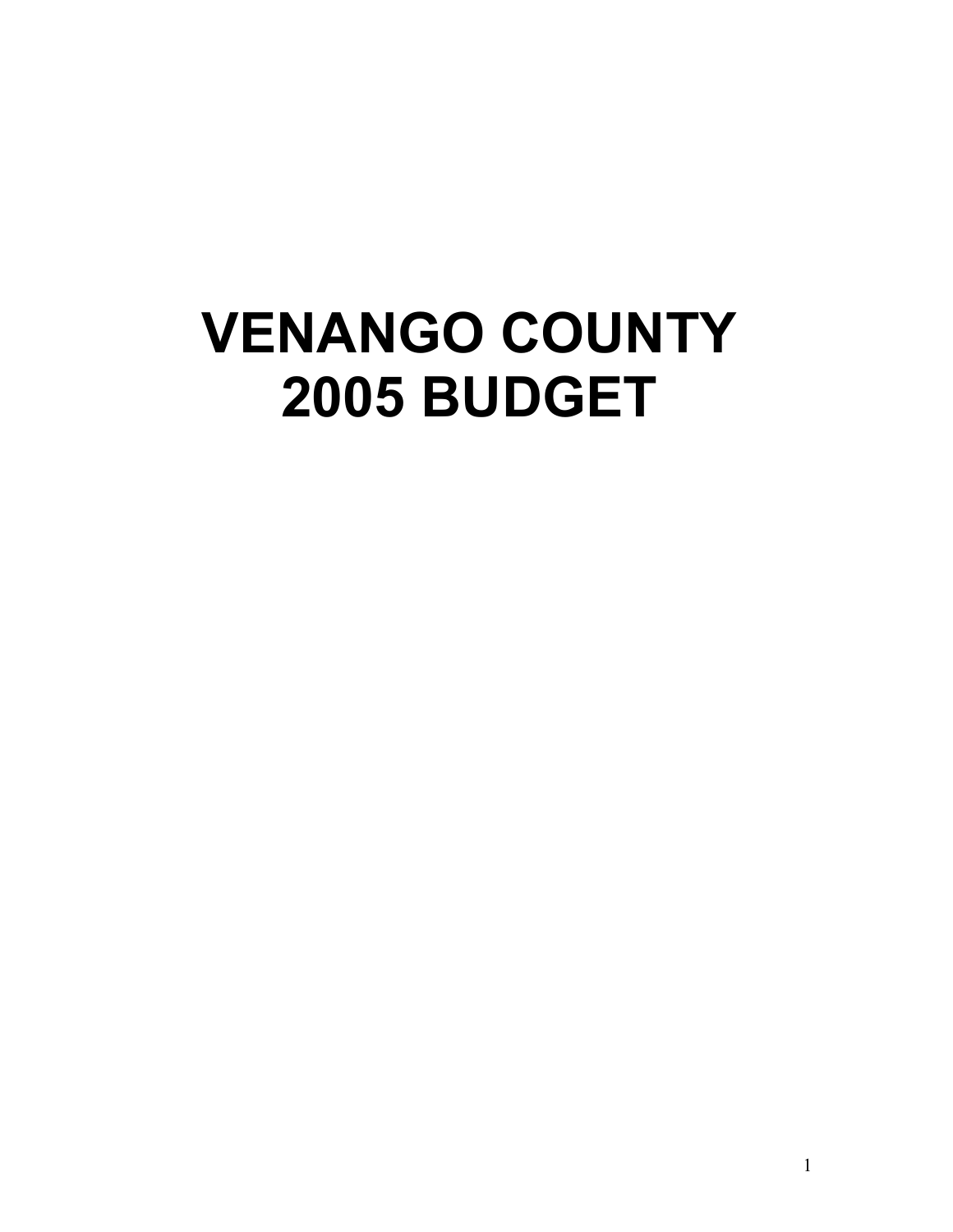## **2005 FINAL BUDGET PRESENTATION DECEMBER 8, 2004**

## **TABLE OF CONTENTS**

| <b>BUDGET NARRATIVE - ALL FUNDS</b>              |                 |
|--------------------------------------------------|-----------------|
| <b>BUDGET NARRATIVE - GENERAL FUND REVENUE</b>   | 5               |
| <b>BUDGET NARRATIVE - GENERAL FUND EXPENSES</b>  | 8               |
| <b>BUDGET NARRATIVE - OPERATING RESERVE FUND</b> | 12 <sup>2</sup> |
| <b>BUDGET NARRATIVE - HUMAN SERVICES FUND</b>    | 12 <sup>2</sup> |
| <b>BUDGET NARRATIVE - SPECIAL REVENUE FUND</b>   | 12              |
| <b>BUDGET NARRATIVE - CAPITAL FUND</b>           | 13              |
| <b>BUDGET NARRATIVE - DEBT SERVICE FUNDS</b>     | 13              |
| <b>BUDGET NARRATIVE - FIDUCIARY FUNDS</b>        | 14              |
| 2005 BUDGET - ALL FUNDS (TOTAL REVENUE/EXPENSE)  | 15 <sup>1</sup> |
| 2005 GENERAL FUND BUDGET BY CHARACTER CODE       | 16              |
| 2005 GENERAL FUND BUDGET BY FUNCTION             | 17              |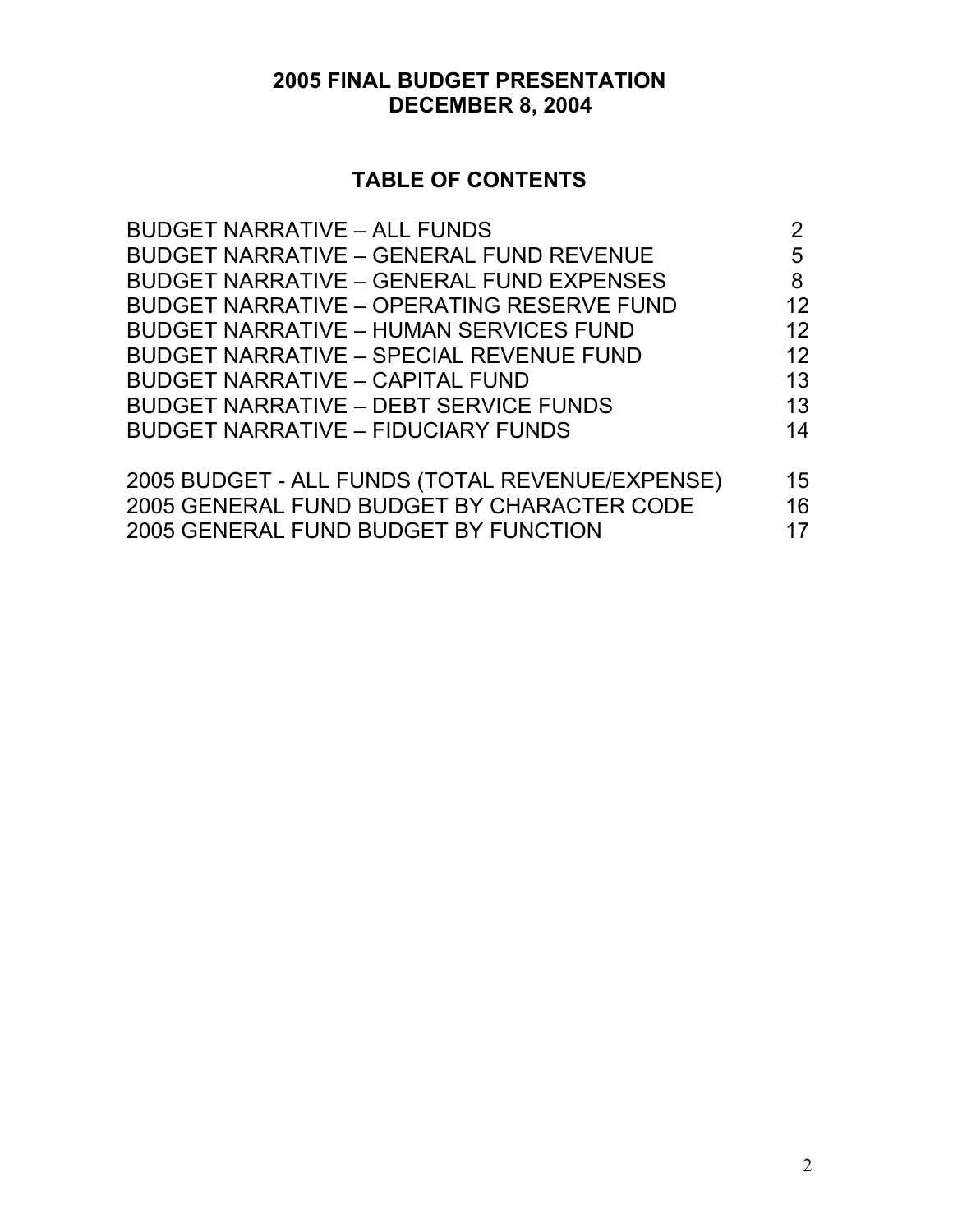## *2005 VENANGO COUNTY BUDGET NARRATIVE*

The Venango County budget consists of approximately 60 funds which roll up in the following categories:

- General Fund: to include County General Fund operations, Human Services Fund and Operating Reserve Fund.
- Special Revenue Funds: to include major funds such as Liquid Fuels, Airport Special Funds, 911 Special Funds and CDBG Funds.
- Capital Reserve Fund: consists only of the Capital Reserve Fund, designated for capital use only.
- Debt Fund: to include the Debt Funds from where all County Debt is recorded and paid.
- Fiduciary Funds: to include major funds such as: Early Head Start, Domestic Relations IV-D Fund, Capital Transit Fund and Rural Operating Assistance Fund.

Total revenue for all funds is projected for 2005 to be \$43,451,710 which represents an increase of 2.62% over the 2004 \$42,341,565 revenue budget. The County General Fund revenue budget, excluding Human Services, is projected at \$14,942,039 or an estimated 34% of the entire revenue budget.

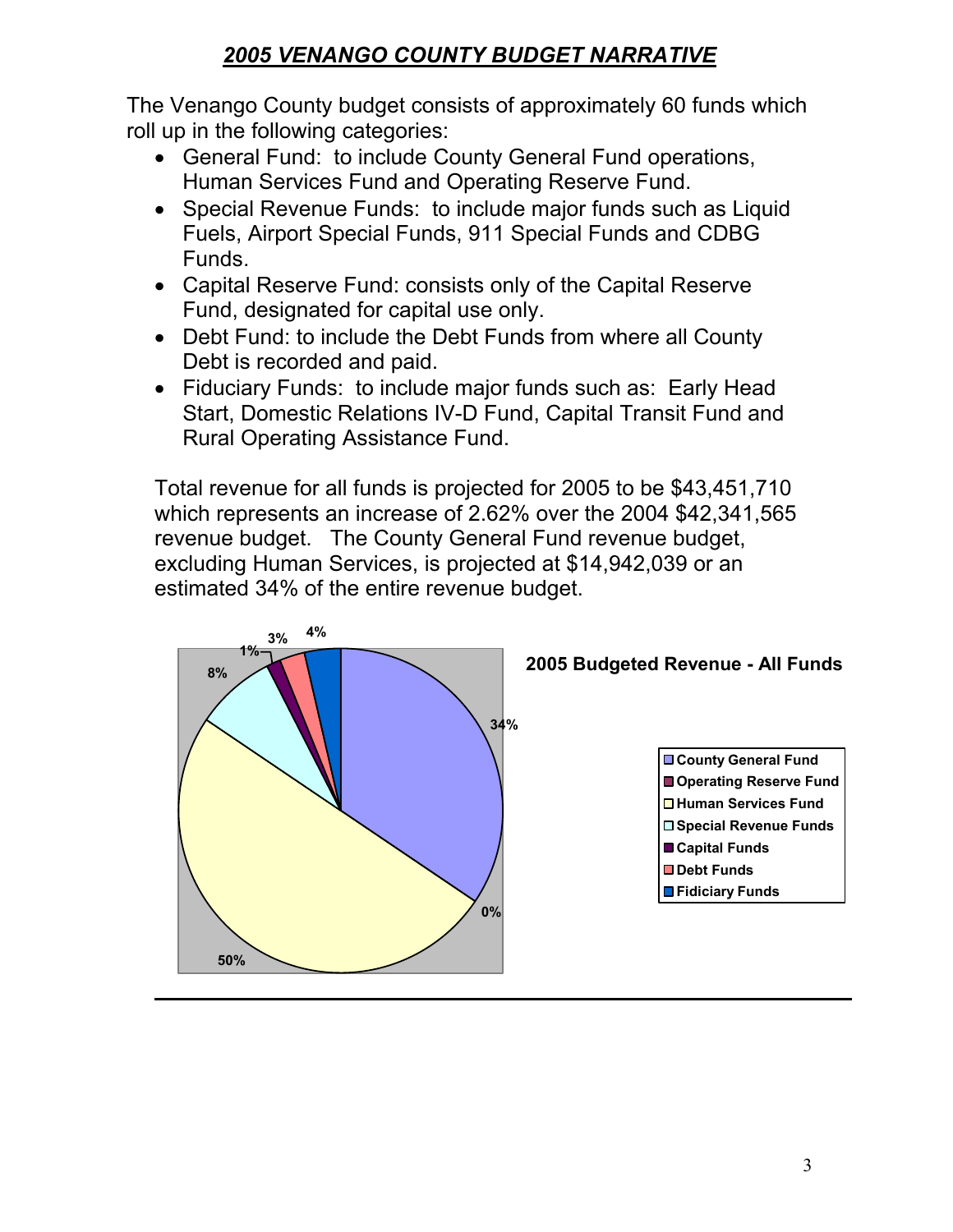Total expenses for all Venango funds are projected for 2005 to be \$45,468,769 which represents an increase of 3.54% over the 2004 \$43,915,331 expense budget. The County General Fund expense budget, excluding Human Services, is projected at \$14,941,519 or an estimated 33% of the entire budget.



Although the largest portion of the County's overall budget is the Human Services Fund, this review will place emphasis on the General Fund, non Human Services portion of the budget. This is where all expenses are reported which are funded utilizing the county assessed millage or funded by county taxpayer dollars.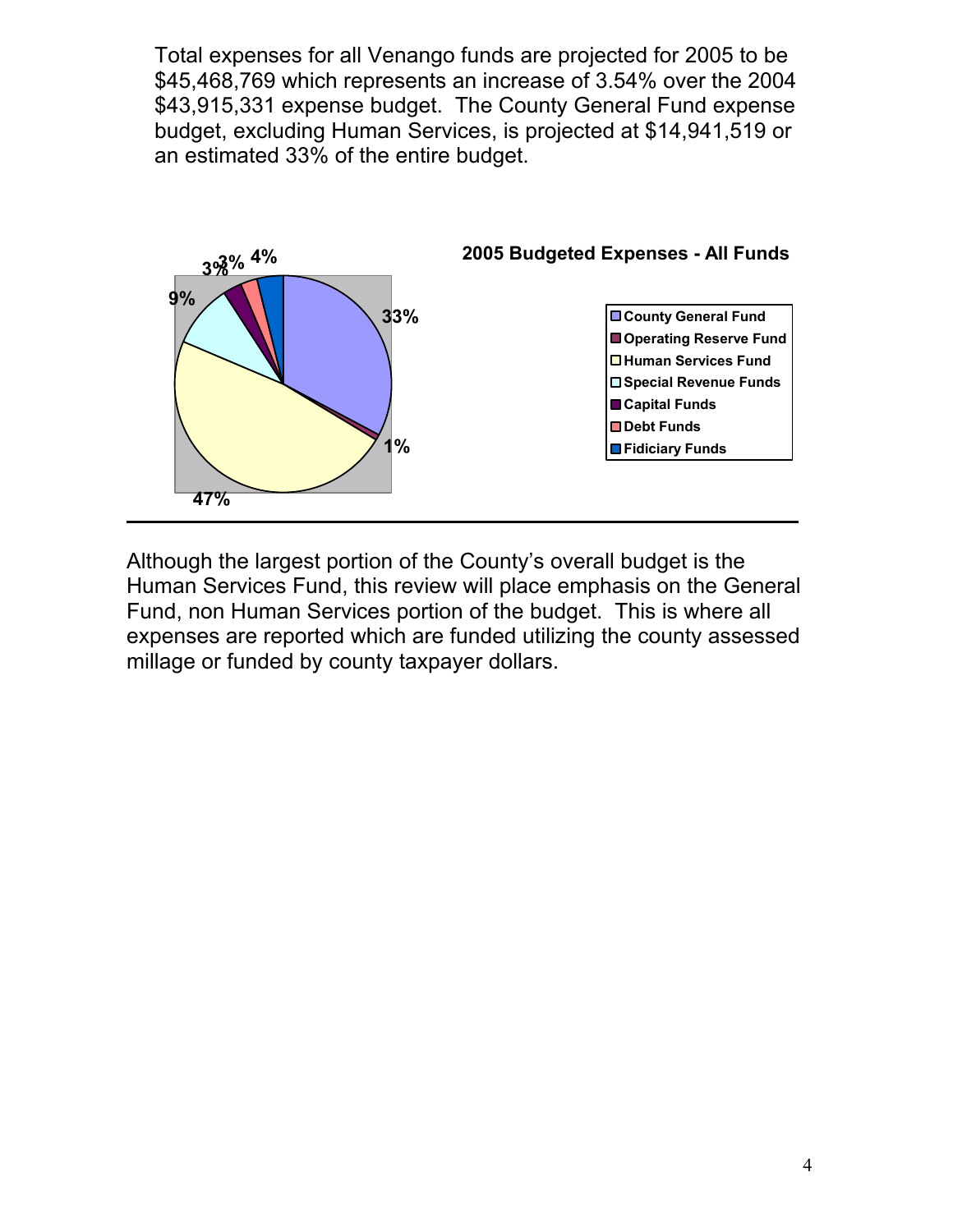#### *Revenue Analysis:*



#### **Taxes**

Taxes are the total amount to be raised by property and per capita taxes for the support of County operations. The County is permitted to levy taxes up to 25 mills on the assessed value of real estate for general purposes and without limitation as to debt service.

Venango performed a county-wide cyclical update of the 2000 reassessment during 2004, the results of which will be effective for tax year 2005. As a result of the reassessment, the County cannot generate more than a 5% increase over the 2004 taxes billed. This 5% is permitted as a way of allowing the County a growth factor in the year of a reassessment. The 2005 budget estimates that the assessed value of 35,750 taxable parcels is \$1.870 billion (an estimated 16% increase in the tax base) which will result in gross billings of approximately \$9.9 million. The County also offers a homestead exemption of \$10,000 for all who apply and qualify. There are 7,603 who qualify for this exemption which is budgeted to cost the County approximately \$421,000. The County's historical non delinquent collection rate on billed taxes is approximately 90%.

The total millage rate for 2005 was set at 5.565 at the November 10, 2004 Commissioner Board meeting. It will be used entirely for general fund purposes. The County does not designate millage for capital reserve or debt service purposes. This represents a decrease of .555 mills over the 2004 assessed 6.12 mills. In 2005, the median value of a home in Venango County is estimated at \$52,400; therefore, the County's annual real estate taxes for an average home amounts to approximately \$296.

The 2005 General Fund budget for taxes of \$9,526,100 represents an increase of approximately \$463,000 (5.1%) over the 2004 \$9,062,700 budget. The primary reasons for the increase are due to increased growth; the millage set on the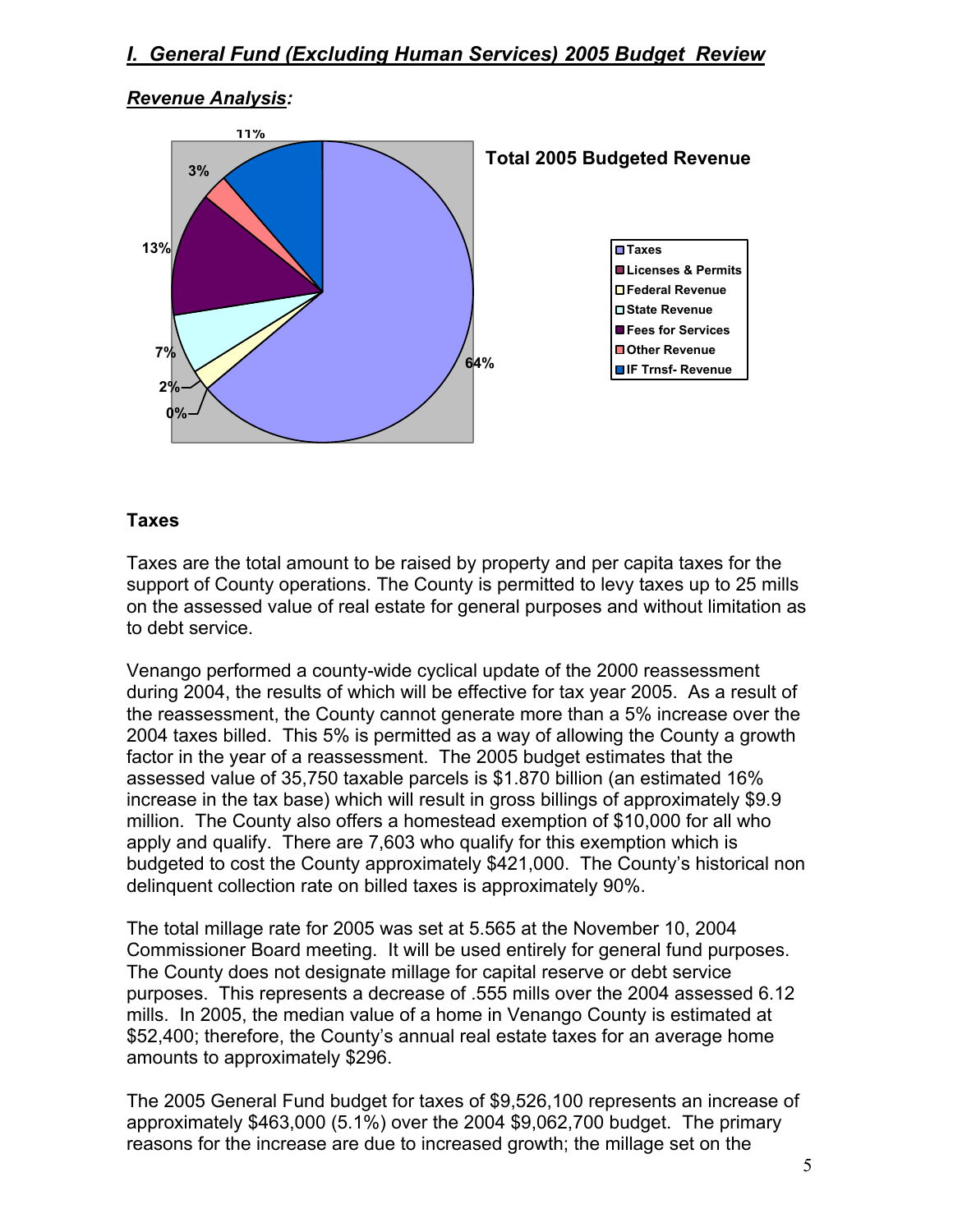revised certified tax base; and additional collections through the Tax Claim Bureau which assesses both penalty and interest. Approximately 64% of the general fund budget is funded through tax revenue.

## **Licenses & Permits**

The 2005 General Fund budget for licenses and permits of \$33,820 represents a slight increase over the 2004 \$33,410 budget. The primary reason for the decrease is due to a decline in fees generated in the Treasurer's office through the sale of licenses and permits.

## **Federal Revenue**

The County receives revenue from the federal government in the form of specific purpose grants. These monies are designated as federal and tracked via the C.F.D.A. number to ensure the monies are used for the purposes that are allowable under the grant.

The 2005 General Fund budget for Federal Revenue of \$312,726 represents an increase of approximately \$106,000 (51.1%) over the 2004 \$206,987 budget. The primary reason for the increase is \$100,000 budgeted for Federal 4E funding which is a new source of revenue to Juvenile Court Supervision Services.

## **State Revenue**

State revenue represents the funds the County receives from the Commonwealth of Pennsylvania and these funds are designated for a specific purpose. These funds are tracked using a project number and the grant number when applicable. State Operating Grant revenues are completely different from Federal Operating Grants.

The 2005 General Fund budget for state revenue of \$973,388 represents an increase of approximately \$559,000 (134.6%) over the 2004 \$414,843 budget. The primary reason for the increase is due to:

- the projected additional state funding to purchase new voting equipment of \$488,000;
- the projected additional state funding for the planning department of \$251,000; and
- the reduction of a state grant for Emergency Management of \$38,000.

Also included in State revenue are state entitlements which are funds provided by the Commonwealth of Pennsylvania to the County for the State's portion of specific expenses. The primary entitlement the County receives is the reimbursement of Judges' expenses. The State remits \$70,000 to the County every year for each of the County Judges. As the County has two Judges, \$140,000 is received annually.

## **Fees for Services – General Government**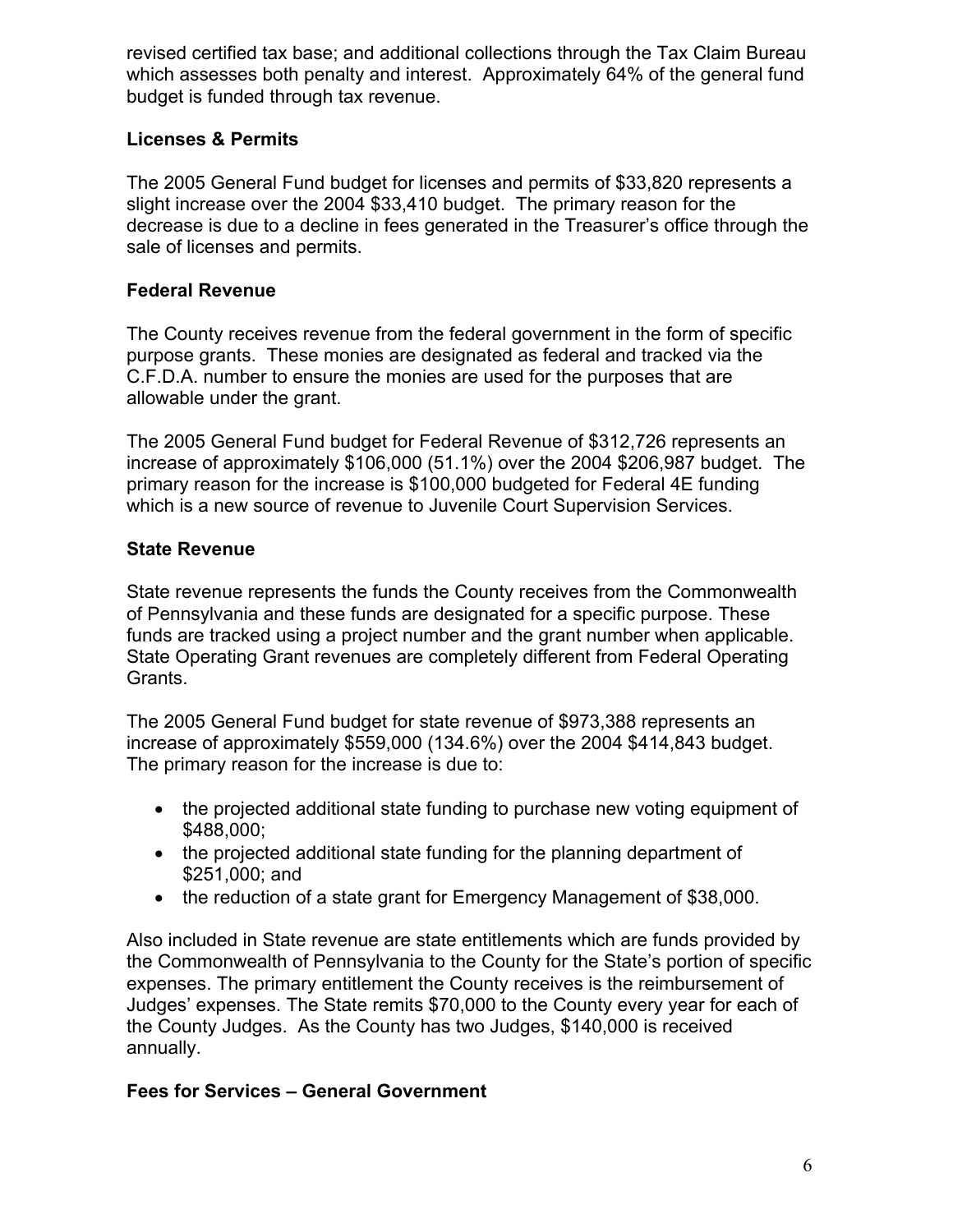These are monies received by the County for a variety of services. They include specific charges assessed members of the public for services rendered. One example of Fees for Services is the monies received by the Recorder's Office for Recording a Deed.

The 2005 General Fund budget for Fees for Services of \$1,991,003 represents an increase of approximately \$140,000 (7.6%) over the 2004 budget of \$1,850,508. The primary reason for the increase is due to: the projected receipt of additional revenues in the planning department of \$90,000; and increased projections for constable collection revenue of \$21,000.

#### **Other Revenue**

These are various sources of revenue received by the County. Included in this grouping is revenue generated from the sale of county assets and monies generated by the rental of County property leased to outside entities. It also includes the revenue generated from the investment of cash. The 2005 General Fund budget for Other Revenue of \$392,825 represents a slight decrease over the 2004 budget of \$392,996.

#### **Inter Fund Transfers – Revenue**

Theses are various monies received in the General Fund from other County funds. One example is the Domestic Relations and Human Services Indirect Cost Reimbursement. This is an amount allotted each year to repay a portion of administrative costs absorbed by the general fund which include but are not limited to Finance, Management Information Systems, Human Resources, Maintenance and Custodial.

The 2005 General Fund budget for Inter Fund Transfers – Revenue of \$1,713,177 represents an increase of approximately \$415,000 (31.9%) over the 2004 budget of \$1,298,424. The primary reason for the increase is due to:

- An increase in transfers from the Operating Reserve Fund (\$147,000);
- An increase in transfers from the Capital Reserve Fund (\$265.311).

In 2005, the total amount to be transferred from the Operating Reserve Fund and the Capital Reserve Fund is projected to be \$292,000 and \$565,311 respectively. The transfer from the Operating Reserve Fund, which currently has a balance of \$807,000, is needed in order to balance the 2005 budget. The County intends to transfer any cash carry forward from 2004 to the Operating Reserve Fund. The transfer from the Capital Reserve Fund, which currently has a balance of \$2.6 million, is needed in order to provide funding for the 2005 General Fund capital expenses.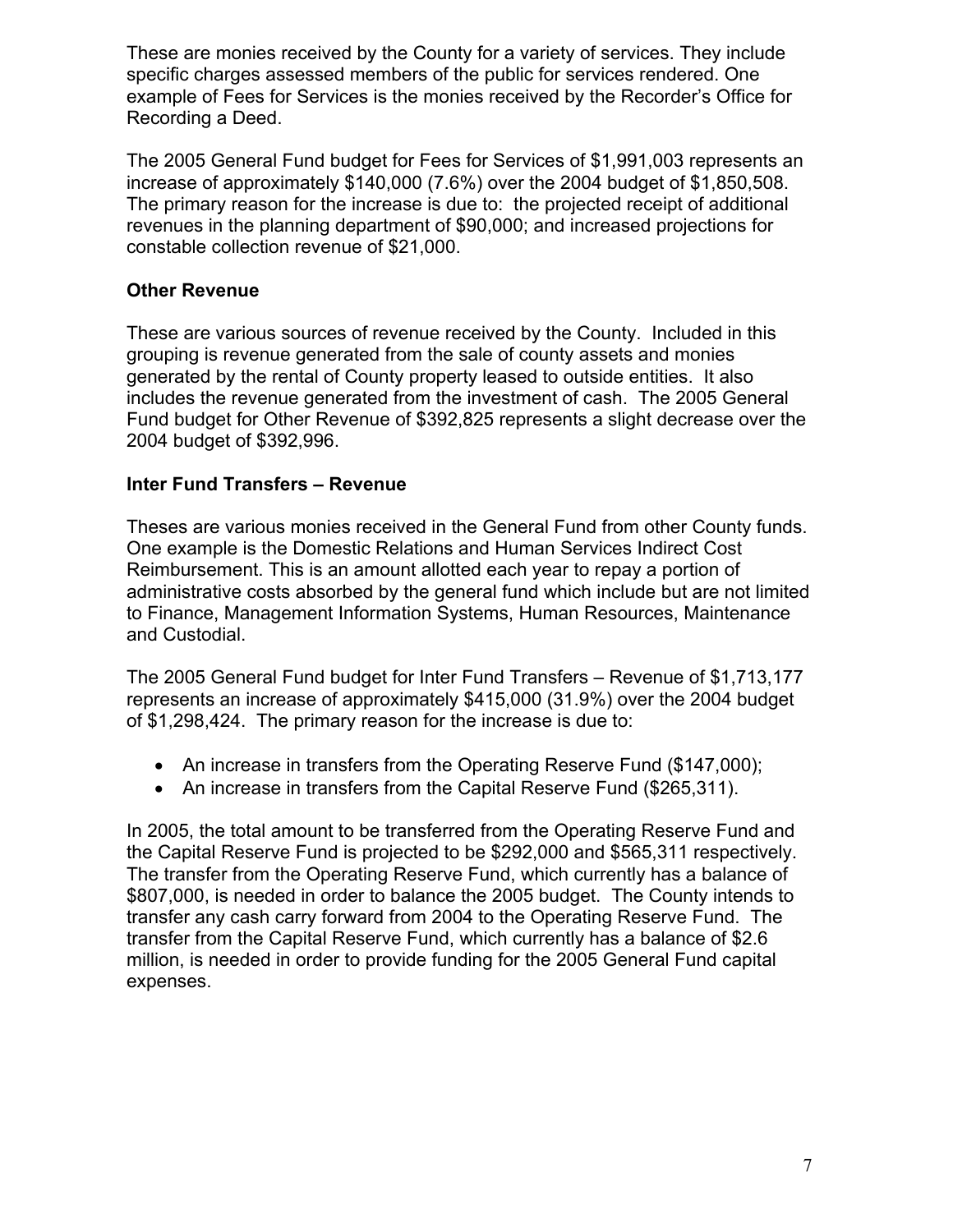

#### **Salaries**

Theses are monies spent on the payroll of County General Fund elected officials and employees. This excludes any salaries paid for Human Services or 911 employees. The 2005 General Fund budget for Salaries of \$5,162,050 represents an increase of approximately \$298,000 (6.1%) over the 2004 budget of \$4,864,247. The primary reasons for the increase are due to projected raises for County employees of 3.5% and elected officials of 3% and several staff complement changes to include increased hours and part time positions.

## **Benefits**

These are monies spent on FICA and insurance costs for County General Fund elected officials and employees. The 2005 General Fund budget for Benefits of \$1,581,419 represents an increase of approximately \$259,000 (19.5%) over the 2004 budget of \$1,322,827. The primary reasons for this increase are:

- Insurance increases of \$134,000 (16.0%);
- FICA increases of  $19,000$   $(5.1\%)$ ;
- Workers Compensation premium increases of \$114,000 (131.8%);
- Unemployment benefit reduction of \$8,000 (26.7%)

Below is a chart which breaks out the 2005 salary and benefit budget by administrative division.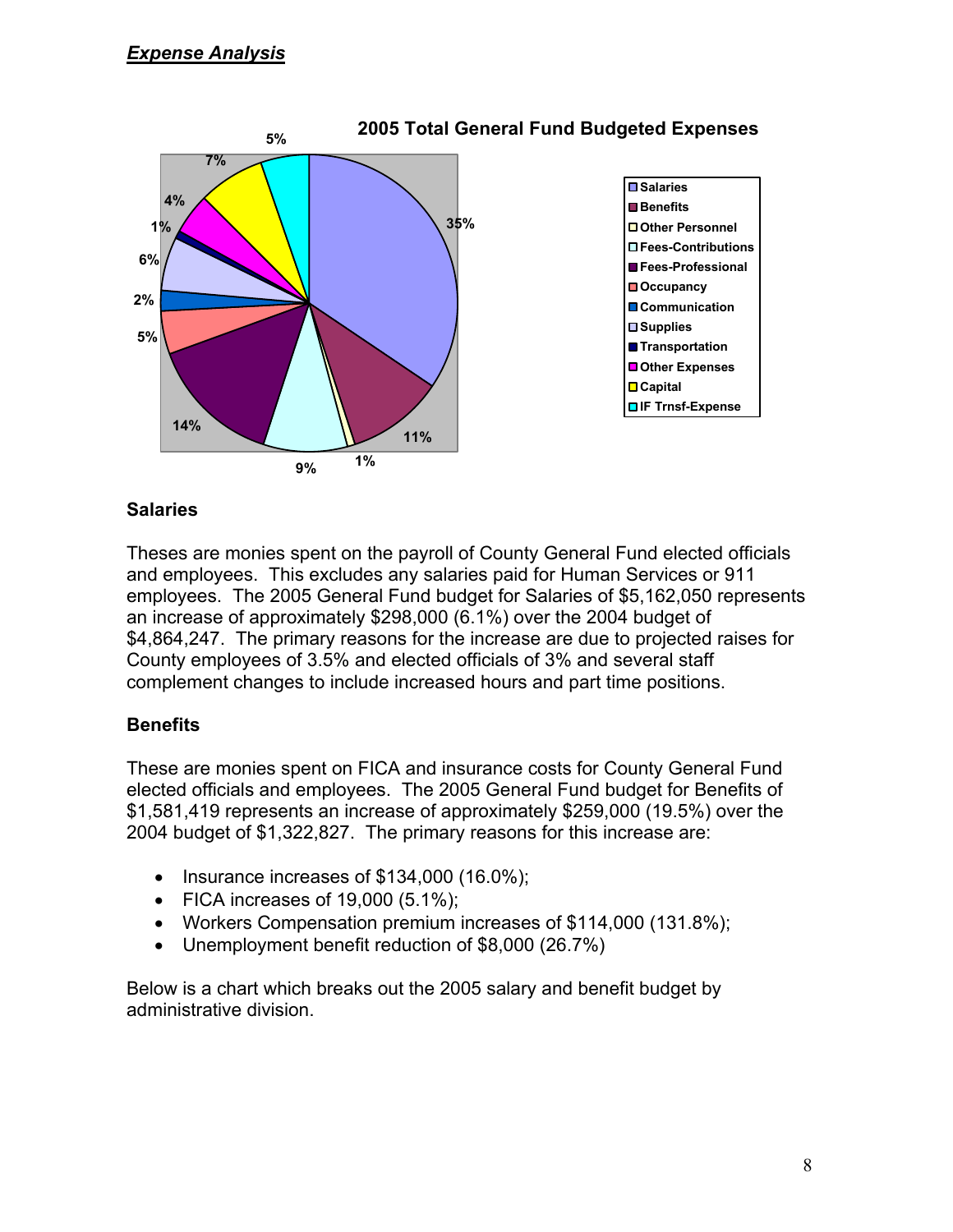#### **2005 Salary & Benefit Expense by Division**



#### **Other Personnel Costs**

These are monies primarily spent on training and workshops for County elected officials and employees. The 2005 General Fund budget for Other Personnel Costs of \$101,497 represents a slight increase over the 2004 budget of \$100,810.

#### **Fees-Contributions, Grants, Subsidies**

These are monies primarily provided to Human Services as County match and other agencies to support their operating expenses. The 2005 General Fund Budget for Fees-Contributions, Grants, Subsidies of \$1,389,752 represents an increase of approximately \$127,000 (10.1%) over the 2004 budget of \$1,262,538. The increase is due to projected funding of County Match to Human Services in 2005 of approximately \$1,135,000 versus the 2004 funding of \$991,000 which represents a \$153,000 (15.4%) increase. The majority of this increase is due to increases in county match for CYS of \$139,000 (21%) and Mental Retardation of \$16,000 (15.4%)

## **Fees-Professional**

These are monies spent on professional fees contracted by the General Fund. The 2005 General Fund Budget for Fees-Professional of \$2,136,993 represents an increase of approximately \$231,000 (12.1%) over the 2004 budget of \$1,906,387. This increase is primarily due to the following variances:

- An increase in legal services of \$45,000 in Court Supervision for a new program which requires a Juvenile Master;
- An increase in legal services of \$55,000 for special trial conflict counsel;
- An increase in audit services of \$28,000 for the County Single Audit preparation and the individual Tax Collector audits;
- An increase of \$50,000 in the Planning department specifically tied to grant funding;
- An increase of \$30,000 in the Assessment office to comply with ACT 72 homestead application processing and mailings;
- An increase of \$40,000 for special trial jury fees and court reporters;
- An increase of \$15,000 for a proposed employee assistance program;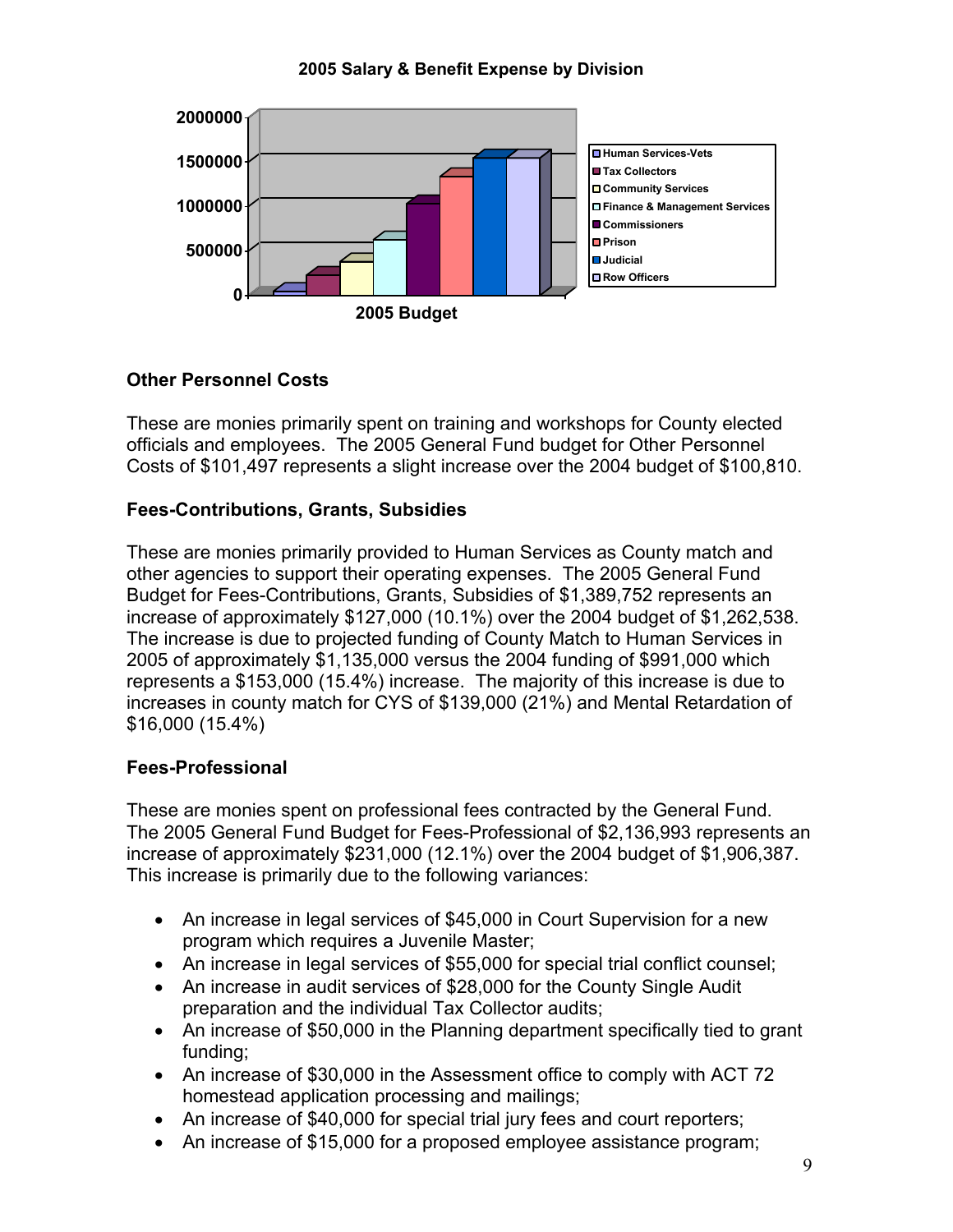• A reduction of \$39,000 for Fiscal costs related to GASB 34 compliance.

## **Occupancy**

These are monies spent for all costs associated with building occupancy to include utilities, insurance, rental of space, ground/building maintenance and repairs. The 2005 General Fund Budget for Occupancy of \$702,701 represents an increase of approximately \$124,000 (11.3%) over the 2004 \$579,117 budget. This increase is primarily due to the following:

- projected increases in utilities of \$48,000;
- projected increases in insurance of \$62,300; and
- projected increases in custodial services of \$13,000.

## **Communication**

These are monies spent for costs such as telephone, postage, internet, and advertising. The 2005 General Fund budget for Communication of \$334,938 represents a decrease of approximately \$64,000 (16.1%) over the 2004 \$399,134 budget. This increase is primarily due to:

- the reduction of telephone charges as a result of a renegotiated contract of \$28,000;
- the reduction in postage costs of \$10,000; and
- the reduction in microfilming projects of \$21,000.

## **Supplies**

These are monies spent for all supplies required to for county operated departments. The 2005 General Fund budget for Supplies of \$884,515 represents a decrease of approximately \$55,000 (5.8%) over the 2004 \$939,153 budget. This decrease is primarily due to decreases in supplies for the assessment cyclical update of \$25,000 and computer software supplies in the Register & Recorder's office of \$24,000.

## **Transportation**

These are monies spent for travel costs to include vehicle leases, repair, insurance and supplies. The 2005 General Fund budget for Transportation of \$108,068 represents a slight increase over the 2004 \$107,117 budget.

## **Other Expenses**

These are monies spent on all other expenses to include books, memberships, subscriptions, insurance for public officials, other court related costs and contingencies. The 2005 General Fund budget for Other Expense of \$660,703 represents an increase of approximately \$250,000 (61.0%) over the 2004 \$410,263 budget. This increase is primary due to the funding of the contingency account.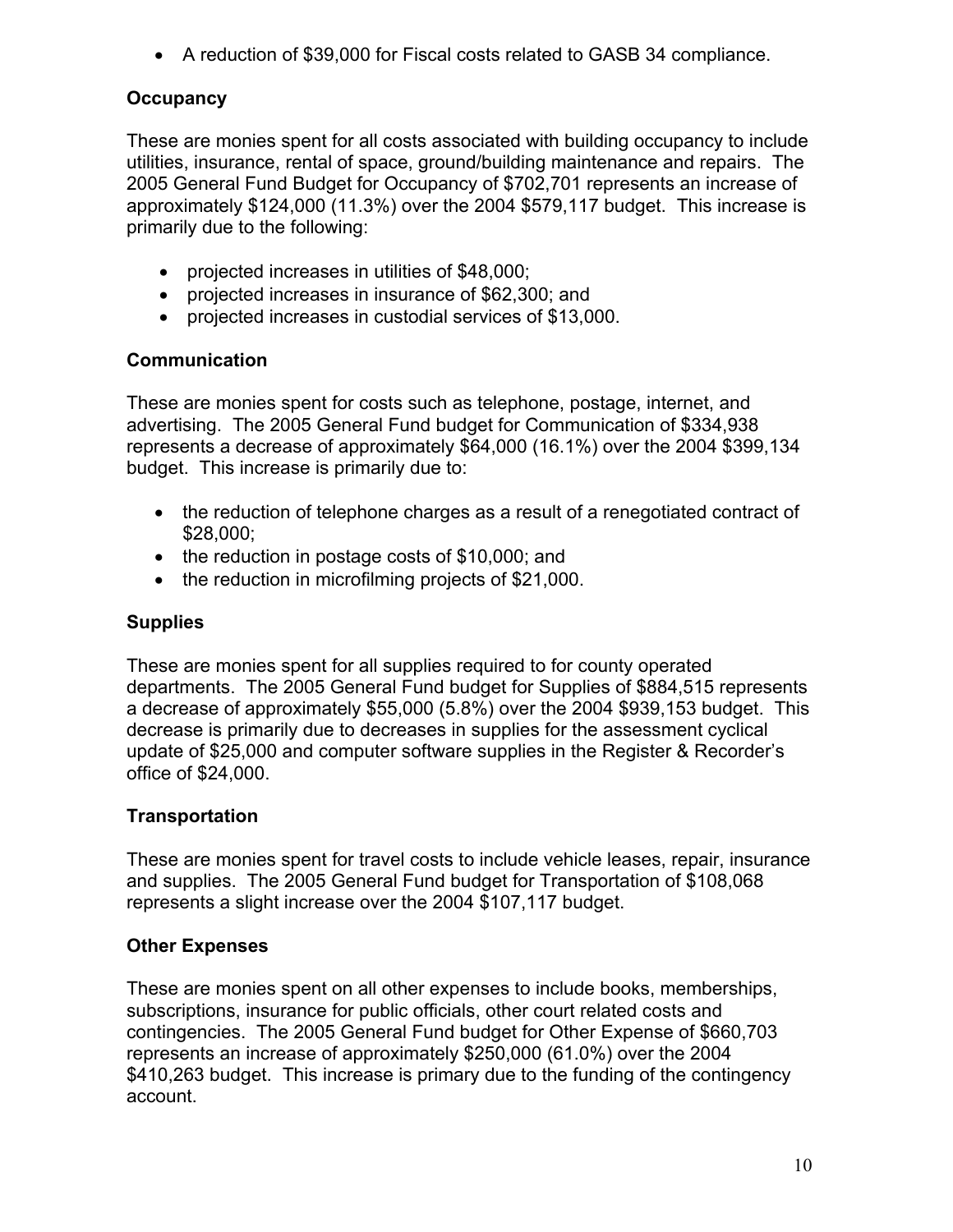## **Capital**

These are monies spent on capital equipment and projects and with the exception of those being funded directly by grants or other funding avenues, all capital is funded directly from the capital reserve fund. The 2005 General Fund budget for Capital of \$1,094,511 represents an increase of approximately \$682,000 (165.4%) over the 2004 \$412,425 budget. There are two primary reasons for this increase:

- Purchase of election equipment to total \$517,100, which is being funded by a state grant.
- \$250,000 of Courthouse renovation projects.

Of the \$1,094,511 total capital expenses, \$565,311 will be funded by the Capital Reserve Fund. The remaining expenses will be funded from other County Special Revenue Funds or state funding.

#### **Inter Fund Transfers – Expenses**

Theses are various monies provided by the General Fund to other County funds. One example is County's responsibility to fund the 911 special revenue fund.

The 2005 General Fund budget for Inter Fund Transfers – Expense of \$784,372 represents a decrease of approximately \$704,000 (47.3%) over the 2004 budget of \$1,488,577. The primary reasons for the increase are due to:

- Decrease in Operating Reserve Funding of \$950,000;
- Increase in 911 Special Revenue Funding of \$60,000;
- Increase in Debt Service Funding of \$185,000.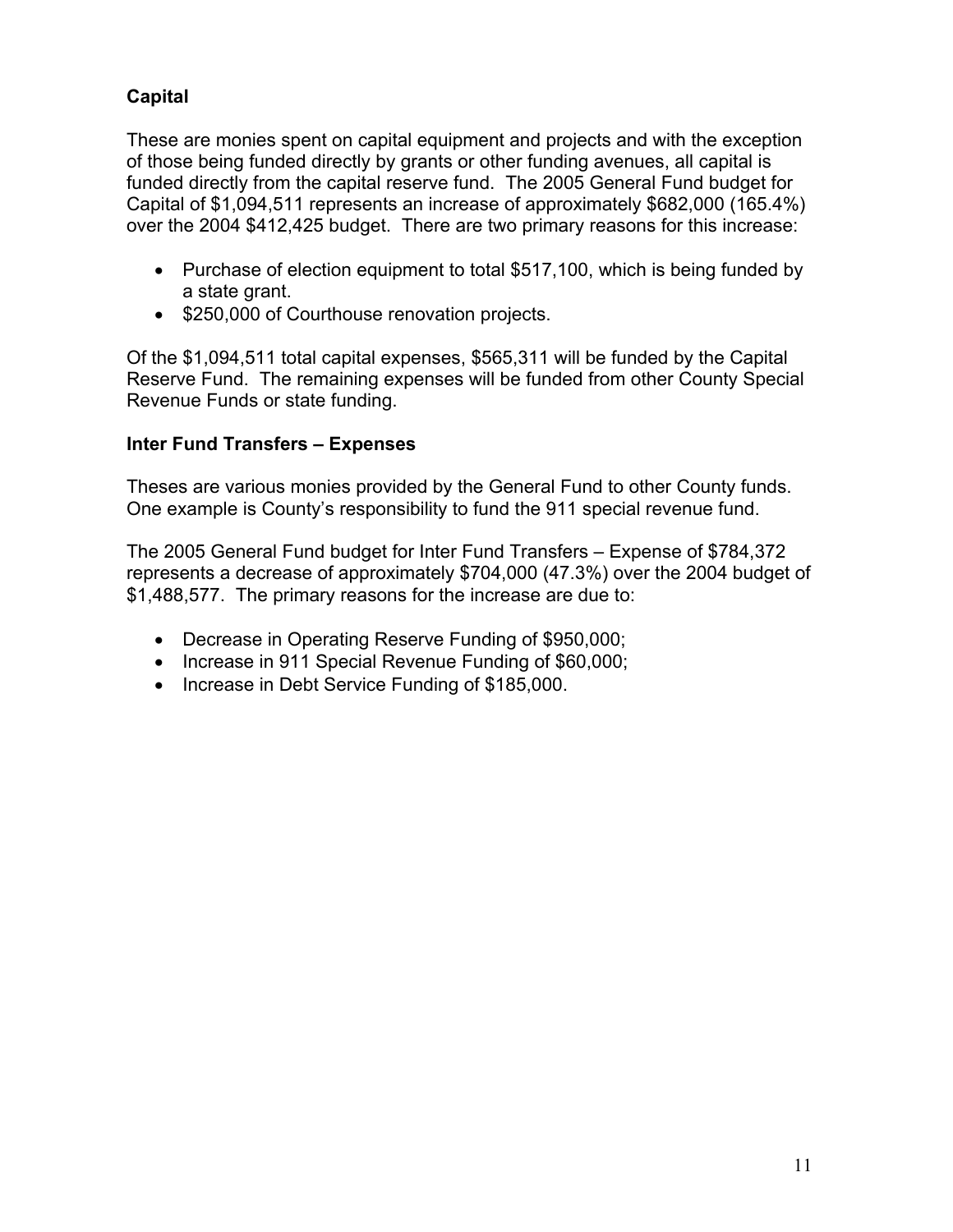## *II. Operating Reserve Fund*

The Operating Reserve Fund received \$950,000 of the 2004 General Fund proceeds generated from the 1 mill increase. During 2004, \$145,000 of this was transferred back to the General Fund to offset expenses associated with special trial costs. In order to balance the 2005 budget, \$292,000 has been budgeted to be transferred from the Operating Reserve Fund to the General fund. This would leave approximately \$513,000 in the Operating Reserve Fund at the end of 2005. However, the County General Fund expects to have cash carry forward from 2004 to 2005, rather than use this to balance the 2005 budget, it was determined to take any cash carry forward and transfer it to the Operating Reserve Fund. This cash carry forward is anticipated to be at least the \$292,000 budgeted to be transferred in 2005, thus not depleting the Operating Reserve Fund balance and leaving a balance of at least \$805,000.

## *III. Human Services Funds*

All Human Services Funds actually operate on a fiscal year of July 1 through June 30. They are required to budget on a fiscal year basis, therefore, for the County's calendar year budget for 2005 is expected to be their July 1, 2005 through June 30, 2006. Since this fiscal budget has not yet been created, Human Services uses their 2004 calendar year budget as a basis for the 2005 calendar year budget. Once the 05-06 fiscal year budget is completed during 2005, budget amendments will be done to adjust the calendar year 2005 budget accordingly. This is the reason that there is no projected budget change from 2004 to 2005. The following chart trends the expenses per Human Services Fund which shows the greatest growth in CYS and Mental Retardation:



## **Human Services Expenses Trend**

## *IV. Special Revenue Funds*

Special Revenue Funds are used to account for the proceeds of specific revenue sources that are legally restricted to expenditures for specified purposes.

The total 2005 budgeted revenues total \$3,476,826 which is an increase of approximately \$54,000 (1.6%) over the 2004 \$3,422,430 budget.

The total 2005 Budgeted expenses total \$4,240,368 which is a decrease of approximately \$699,000 (14.1%) over the 2004 \$4,939,130 budget.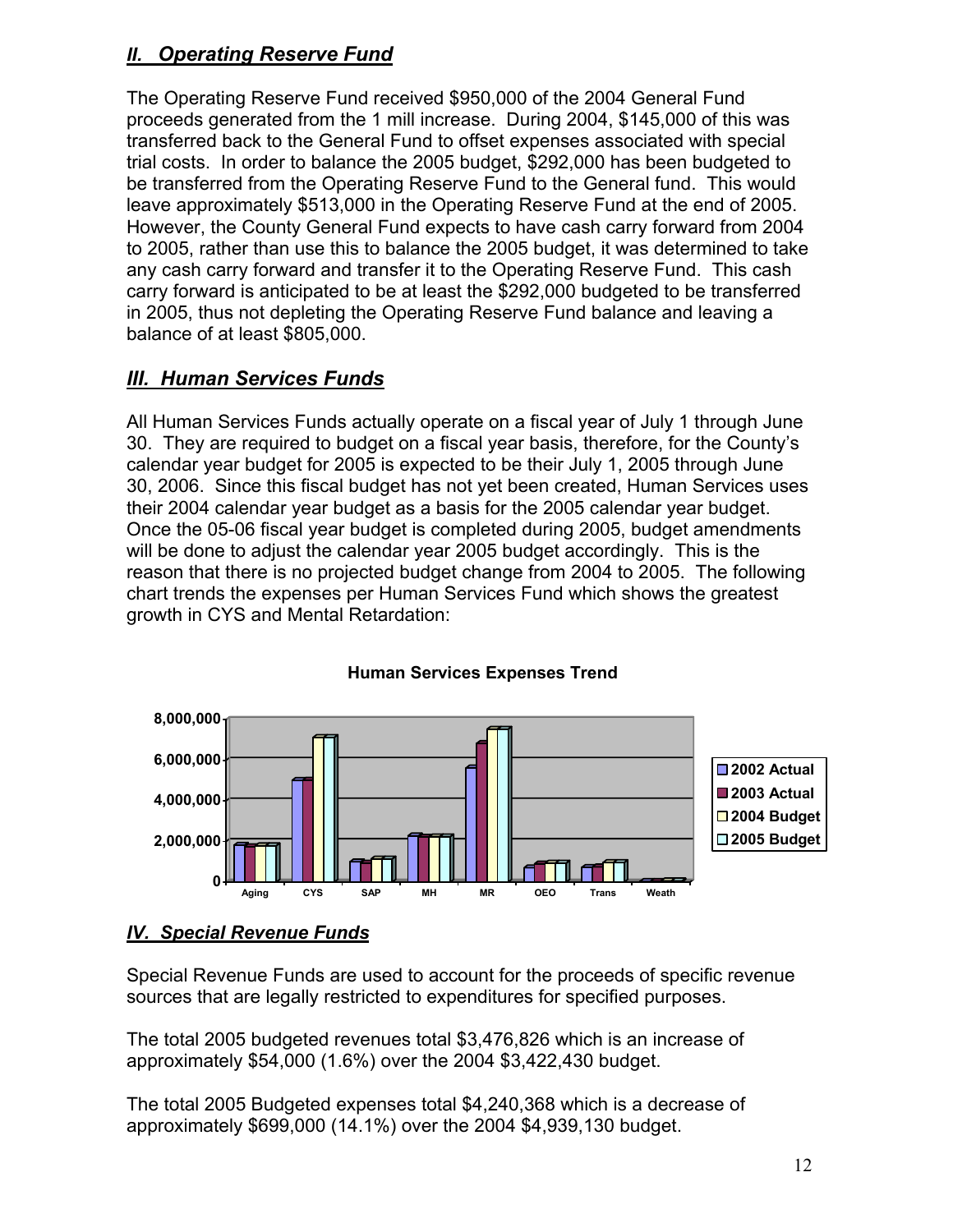The following pie chart details the breakdown of the Special Revenue Funds expenses:



## **2005 Special Revenue Expense Budgets**

## *V. Capital Reserve*

Capital Reserve Funds are used to account for financial resources to be used for the acquisition or construction of major capital facilities or maintenance to existing facilities and equipment.

The 2005 Capital Budget revenue of \$565,000 is the same as the 2004 budget. This number represents the payments received on the lease purchase arrangement of Venango Manor and interest earnings.

The 2005 Capital Budget expense of \$1,349,079 represents approximately \$611,000 (82.9%) increase over the 2004 \$737,713 budget. The primary reasons for this increase are:

- \$202,000 increase in funding for the 911 Special Fund;
- \$243,000 increase in funding for General Fund Capital;
- \$176,000 increase in debt service (manor) obligations.

The Capital fund is projected to have a cash balance of approximately \$2.4 million at the end of 2004. Using the budgeted capital fund net loss of approximately \$784,000, the capital fund is projected to have a cash balance of approximately \$1.6 million following 2005.

## *VI. Debt Service Fund*

Debt Service Funds are used to account for the accumulation of resources for, and the payment of, general long-term debt principal, interest, and related costs.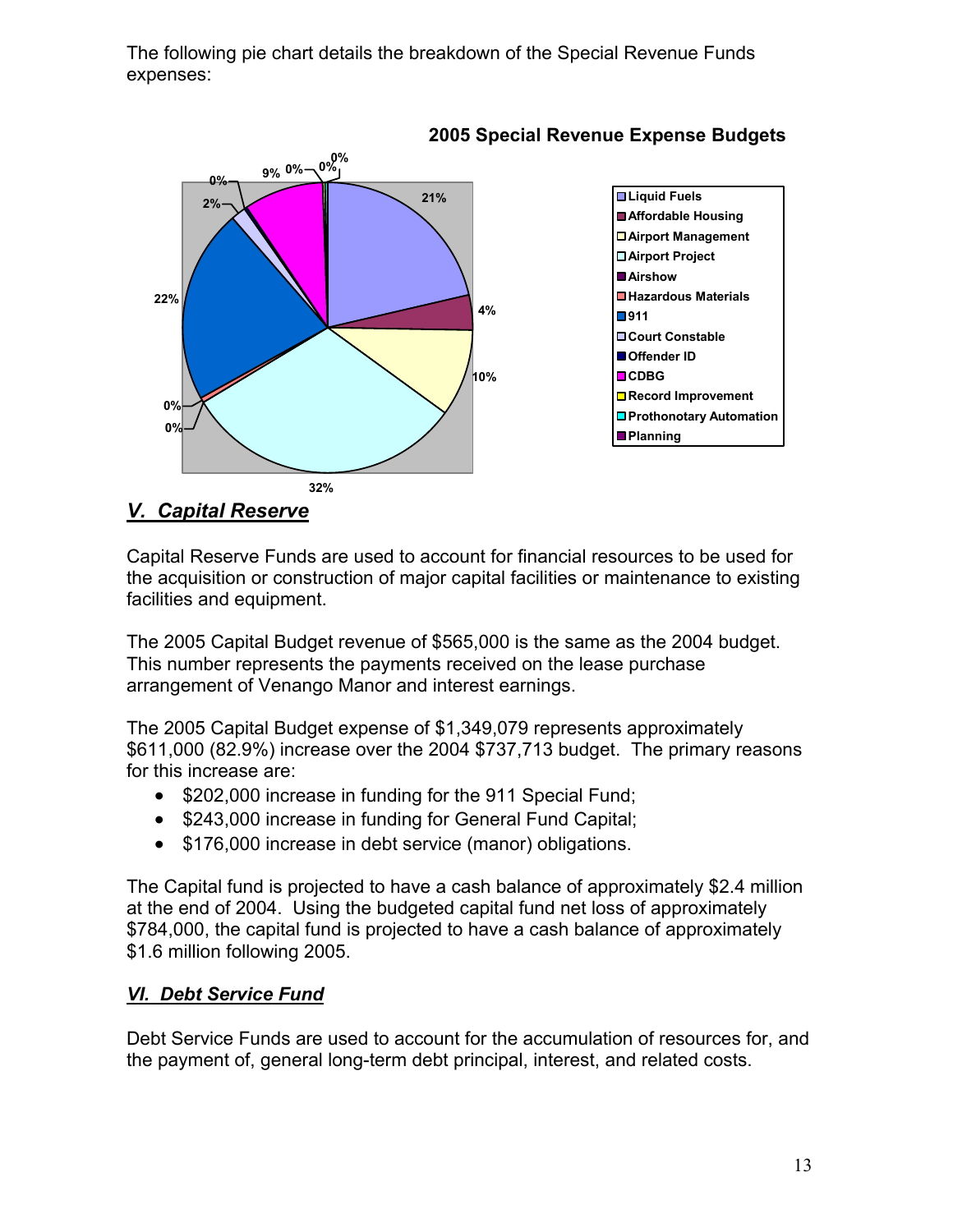The 2005 Debt Service Fund expense budget of \$1,145,513 represents approximately \$363,000 (46.3%) increase over the 2004 \$782,728 budget. The primary reasons for this increase are:

- \$185,000 in debt service-county obligations;
- \$176,000 in debt service-manor obligations.

In 2002 and 2003 when the debt was refinanced, the savings from the refinancing were intentionally built in to offset the debt service payment obligation over the first few years. This shows the return of the full annual debt service obligation as the savings have been realized during 2002, 2003 and 2004.

## *VII. Total Fiduciary Funds*

Fiduciary funds are monies which are used to account for assets held by the County in trustee capacity or as an agent for individuals, private organizations, other governments and/or funds.

The total 2005 budgeted revenues total \$1,550,691 which is a decrease of approximately \$22,000 (1.4%) over the 2004 \$1,572,645 budget.

The total 2005 budgeted expenses total \$1,731,142 which is a slight decrease over the 2004 \$1,731,765 budget.

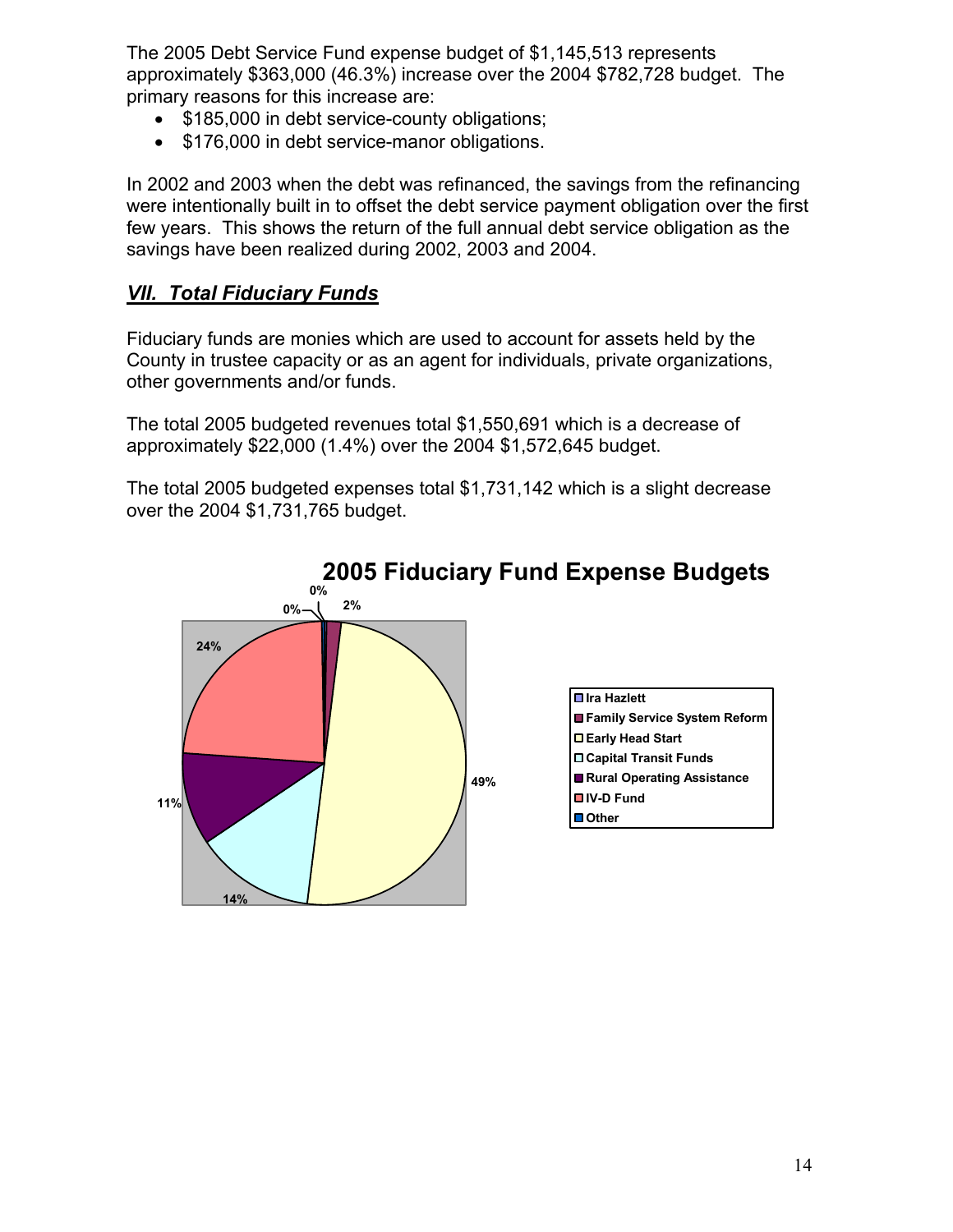|                                      | 2005 BUDGET                  |                |    |                |    |             |  |  |
|--------------------------------------|------------------------------|----------------|----|----------------|----|-------------|--|--|
|                                      | <b>Total</b><br><b>Total</b> |                |    |                |    | <b>Net</b>  |  |  |
| <b>Fund Name</b>                     |                              | <b>Revenue</b> |    | <b>Expense</b> |    | Inc/(Loss)  |  |  |
| <b>County General Fund</b>           |                              | 14,942,039     |    | 14,941,519     |    | 520         |  |  |
| <b>Operating Reserve</b>             |                              |                |    | 292,000        |    | (292,000)   |  |  |
| Subtotal: County General Fund        |                              | 14,942,039     |    | 15,233,519     |    | (291, 480)  |  |  |
| Aging                                |                              | 1,787,343      |    | 1,787,343      |    |             |  |  |
| <b>Children &amp; Youth Services</b> |                              | 7,122,832      |    | 7,122,832      |    |             |  |  |
| Substance Abuse Programs             |                              | 1,141,458      |    | 1,141,458      |    |             |  |  |
| <b>Mental Health</b>                 |                              | 2,236,759      |    | 2,236,759      |    |             |  |  |
| <b>Mental Retardation</b>            |                              | 7,528,413      |    | 7,528,413      |    |             |  |  |
| Office of Economic Opportunity       |                              | 935,190        |    | 932,697        |    | 2,493       |  |  |
| Transportation                       |                              | 960,382        |    | 960,382        |    |             |  |  |
| Weatherization                       |                              | 59,264         |    | 59,264         |    |             |  |  |
| Subtotal: Human Services             |                              | 21,771,641     |    | 21,769,148     |    | 2,493       |  |  |
| <b>Total General Fund</b>            |                              | 36,713,680     |    | 37,002,667     |    | (289, 272)  |  |  |
| Liquid Fuels Fund                    |                              | 368,600        |    | 905,803        |    | (537, 203)  |  |  |
| <b>Affordable Housing Funds</b>      |                              | 165,760        |    | 168,306        |    | (2, 546)    |  |  |
| <b>Airport Management</b>            |                              | 455,382        |    | 406,680        |    | 48,702      |  |  |
| Airport Project                      |                              | 1,081,450      |    | 1,331,980      |    | (250, 530)  |  |  |
| Airport Wings over Venango           |                              | 1,000          |    | 4,000          |    | (3,000)     |  |  |
| <b>Hazardous Materials</b>           |                              | 18,300         |    | 18,300         |    |             |  |  |
| 911 Special Fund                     |                              | 924,827        |    | 924,827        |    |             |  |  |
| Park Management Fund                 |                              |                |    |                |    |             |  |  |
| Oil Heritage Region Fund             |                              |                |    |                |    |             |  |  |
| <b>Court Constable Fund</b>          |                              | 46,300         |    | 67,500         |    | (21, 200)   |  |  |
| Offender ID Fund                     |                              | 8,885          |    | 18,100         |    | (9,215)     |  |  |
| <b>CDBG Grant Disbursement</b>       |                              | 369,172        |    | 369,172        |    |             |  |  |
| County Record Improvement Fund       |                              | 24,600         |    | 11,700         |    | 12,900      |  |  |
| <b>Prothonotary Automation</b>       |                              | 12,550         |    | 9,000          |    | 3,550       |  |  |
| <b>Planning Commission</b>           |                              |                |    | 5,000          |    | (5,000)     |  |  |
| <b>Total Special Revenue Funds</b>   |                              | 3,476,826      |    | 4,240,368      |    | (763, 542)  |  |  |
| Capital Reserve Fund                 |                              | 565,000        |    | 1,349,079      |    | (784, 079)  |  |  |
| Debt Service Funds                   |                              | 1,145,513      |    | 1,145,513      |    |             |  |  |
|                                      |                              |                |    |                |    |             |  |  |
| Lindquist Charitable Trust           |                              | 75             |    |                |    | 75          |  |  |
| Ira Hazlett Trust Fund               |                              | 500            |    | 5,000          |    | (4,500)     |  |  |
| VC Adoption Counseling Fund          |                              | 545            |    | 500            |    | 45          |  |  |
| AAA Venango Action #46               |                              | 100            |    |                |    | 100         |  |  |
| <b>RSVP Fundraisers Restricted</b>   |                              | 300            |    | 300            |    |             |  |  |
| Children & Youth Restricted          |                              | 675            |    | 675            |    |             |  |  |
| Family Service System Reform         |                              |                |    | 30,000         |    | (30,000)    |  |  |
| Early Head Start                     |                              | 863,795        |    | 863,795        |    |             |  |  |
| <b>MH/MR Phillips Trust</b>          |                              | 500            |    | 1,000          |    | (500)       |  |  |
| <b>Capital Transit Funds</b>         |                              | 129,281        |    | 235,857        |    | (106, 576)  |  |  |
| Rural Operating Assistance Fund      |                              | 159,420        |    | 182,069        |    | (22, 649)   |  |  |
| Act 26 Shared Ride                   |                              |                |    |                |    |             |  |  |
| Tax Claim Delinquent Fund            |                              |                |    |                |    |             |  |  |
| Domestic Relations IV-D Fund         |                              | 395,500        |    | 411,946        |    | (16, 446)   |  |  |
| <b>Total Fiduciary Funds</b>         |                              | 1,550,691      |    | 1,731,142      |    | (180, 451)  |  |  |
| <b>Grand Total</b>                   | \$                           | 43,451,710     | \$ | 45,468,769     | \$ | (2,017,059) |  |  |

#### **VENANGO COUNTY 2005 BUDGET - ALL FUNDS**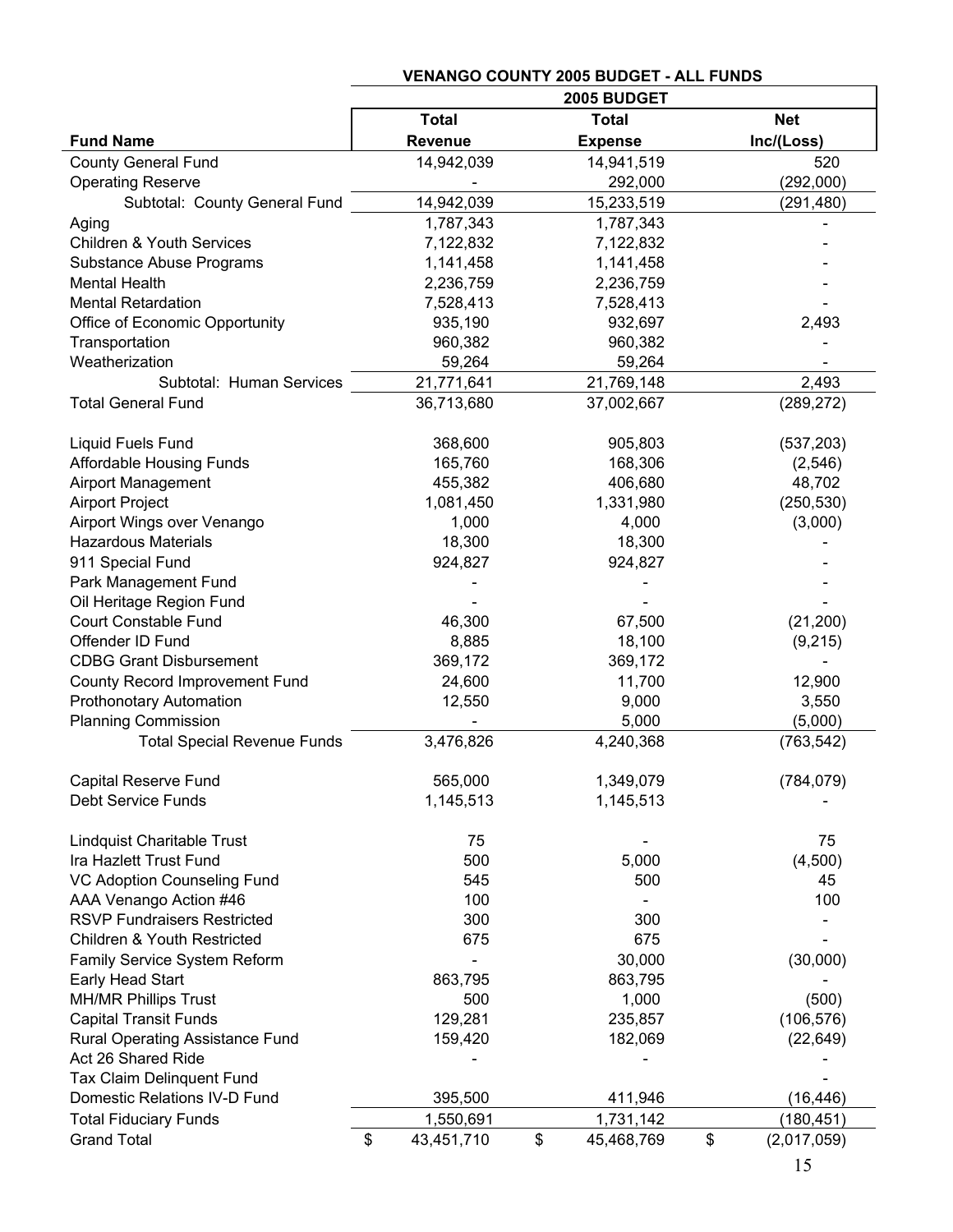**2005 BUDGET - GENERAL FUND** 

#### **SUMMARIZED & TRENDED BY CHARACTER CODE**

**12/3/2004 5:02** 

|                               | 2002          | 2003          | 2004          | 2005          | INC/       | INC/       |
|-------------------------------|---------------|---------------|---------------|---------------|------------|------------|
|                               | <b>ACTUAL</b> | <b>ACTUAL</b> | <b>BUDGET</b> | <b>BUDGET</b> | $(DEC)$ \$ | (DEC)<br>% |
|                               |               |               |               |               |            |            |
| <b>REVENUES:</b>              |               |               |               |               |            |            |
| <b>TAXES</b>                  | 8,097,461     | 7,673,120     | 9,062,700     | 9,526,100     | 463,400    | 5.1%       |
| <b>LICENSES &amp; PERMITS</b> | 40,768        | 36,136        | 33,410        | 32,820        | (590)      | $-1.8%$    |
| FEDERAL REVENUE               | 156,534       | 252,816       | 206,987       | 312,726       | 105,739    | 51.1%      |
| <b>STATE REVENUE</b>          | 385,317       | 469,410       | 414,843       | 973,388       | 558,545    | 134.6%     |
| <b>FEES FOR SERVICES</b>      | 1,862,043     | 1,928,012     | 1,850,508     | 1,991,003     | 140,495    | 7.6%       |
| OTHER REVENUE                 | 423,123       | 462,466       | 392,996       | 392,825       | (171)      | $0.0\%$    |
| <b>SUBTOTAL REVENUE</b>       | 10,965,246    | 10,821,960    | 11,961,444    | 13,228,862    | 1,267,418  | 10.6%      |
| INTERFUND TRANSFER - REVENUE  | 958,526       | 1,156,055     | 1,298,424     | 1,713,177     | 414,753    | 31.9%      |
| <b>TOTAL REVENUES</b>         | 11,923,772    | 11,978,015    | 13,259,868    | 14,942,039    | 1,682,171  | 12.7%      |
| <b>EXPENSES:</b>              |               |               |               |               |            |            |
| <b>SALARY</b>                 | 4,419,654     | 4,626,339     | 4,864,247     | 5,162,050     | 297,803    | 6.1%       |
| <b>BENEFITS</b>               | 974,763       | 956,267       | 1,322,827     | 1,581,419     | 258,592    | 19.5%      |
| OTHER PERSONNEL COSTS         | 112,416       | 69,471        | 100,810       | 101,497       | 687        | 0.7%       |
| FEES - CONT, GRNT, SUB        | 1,267,472     | 1,220,535     | 1,262,538     | 1,389,752     | 127,214    | 10.1%      |
| FEES - PROFESSIONAL           | 1,150,003     | 1,536,623     | 1,906,387     | 2,136,993     | 230,606    | 12.1%      |
| <b>OCCUPANCY</b>              | 591,096       | 602,581       | 579,117       | 702,701       | 123,584    | 21.3%      |
| <b>COMMUNICATION</b>          | 323,809       | 308,898       | 399,134       | 334,938       | (64, 196)  | $-16.1%$   |
| <b>SUPPLIES</b>               | 762,324       | 822,625       | 939,153       | 884,515       | (54, 638)  | $-5.8%$    |
| <b>TRANSPORTATION</b>         | 102,695       | 111,649       | 107,117       | 108,068       | 951        | 0.9%       |
| OTHER EXPENSES                | 214,703       | 221,141       | 410,263       | 660,703       | 250,440    | 61.0%      |
| <b>SUBTOTAL EXPENSES</b>      | 9,918,935     | 10,476,129    | 11,891,593    | 13,062,636    | 1,171,043  | $9.8\%$    |
| CAPITAL                       | 338,048       | 379,128       | 412,425       | 1,094,511     | 682,086    | 165.4%     |
| INTERFUND TRANSFER - EXPENSE  | 731,850       | 851,413       | 1,488,577     | 784,372       | (704, 205) | $-47.3%$   |
| <b>TOTAL EXPENSES</b>         | 10,988,833    | 11,706,670    | 13,792,595    | 14,941,519    | 1,148,924  | 8.3%       |
| <b>NET REVENUE/(EXPENSE)</b>  | 934,939       | 271,345       | (532, 727)    | 520           | 533,247    | 100.1%     |